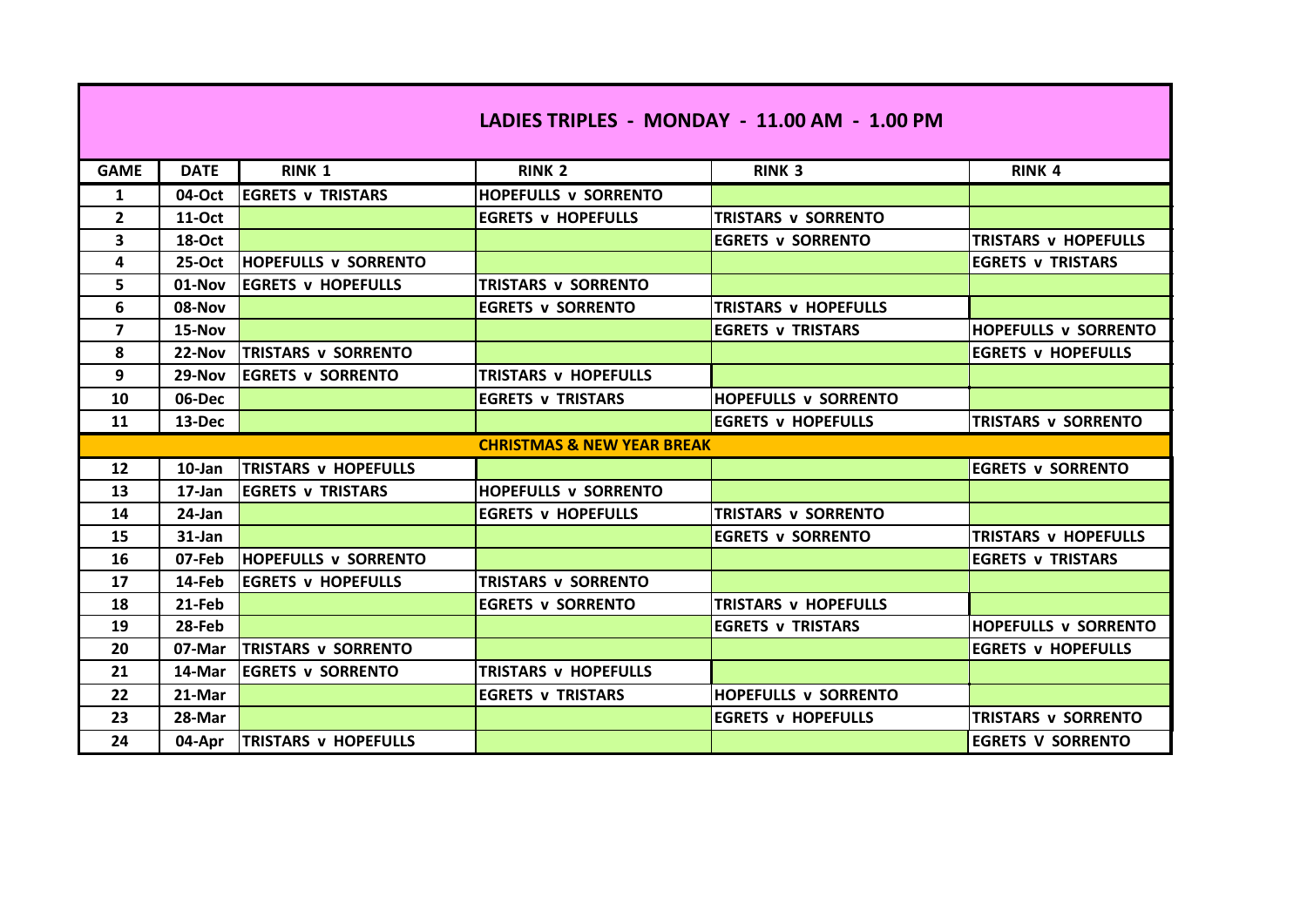| MENS TRIPLES - MONDAY - 1.30 PM - 3.30 PM |             |                                   |                                   |                                   |                                   |  |
|-------------------------------------------|-------------|-----------------------------------|-----------------------------------|-----------------------------------|-----------------------------------|--|
| <b>GAME</b>                               | <b>DATE</b> | RINK <sub>1</sub>                 | RINK <sub>2</sub>                 | RINK <sub>3</sub>                 | RINK <sub>4</sub>                 |  |
| 1                                         | 27-Sep      | <b>Quinaries v Outriders</b>      | <b>Miltons v Pastures New</b>     | Locals v MKK'S                    | <b>Apprentices v Buckaroos</b>    |  |
| $\overline{2}$                            | 04-Oct      | <b>Buckaroos v Pastures New</b>   | <b>Apprentices v Locals</b>       | <b>Miltons v Quinaries</b>        | <b>MKK'S v Outriders</b>          |  |
| 3                                         | 11-Oct      | Locals v Outriders                | <b>Buckaroos v MKK'S</b>          | <b>Miltons v Apprentices</b>      | <b>Quinaries v Pastures New</b>   |  |
| 4                                         | 18-Oct      | Miltons v MKK'S                   | <b>Pastures New v Apprentices</b> | <b>Outriders v Buckaroos</b>      | <b>Locals v Quinaries</b>         |  |
| 5                                         | 25-Oct      | <b>Quinaries v Apprentices</b>    | <b>Buckaroos v Locals</b>         | <b>MKK'S v Pastures New</b>       | <b>Miltons v Outriders</b>        |  |
| 6                                         | 01-Nov      | Miltons v Locals                  | <b>Pastures New v Outriders</b>   | <b>Buckaroos v Quinaries</b>      | <b>Apprentices v MKK'S</b>        |  |
| $\overline{\mathbf{z}}$                   | 08-Nov      | <b>Pastures New v Locals</b>      | <b>Quinaries v MKK'S</b>          | <b>Outriders v Apprentices</b>    | <b>Miltons v Buckaroos</b>        |  |
| 8                                         | 15-Nov      | <b>Apprentices v Buckaroos</b>    | Locals v MKK'S                    | <b>Miltons v Pastures New</b>     | <b>Quinaries v Outriders</b>      |  |
| 9                                         | 22-Nov      | <b>MKK'S v Outriders</b>          | <b>Miltons v Quinaries</b>        | <b>Apprentices v Locals</b>       | <b>Buckaroos v Pastures New</b>   |  |
| 10                                        | 29-Nov      | <b>Quinaries v Pastures New</b>   | <b>Miltons v Apprentices</b>      | <b>Buckaroos v MKK'S</b>          | Locals v Outriders                |  |
| 11                                        | 06-Dec      | Locals v Quinaries                | <b>Outriders v Buckaroos</b>      | <b>Pastures New v Apprentices</b> | Miltons v MKK'S                   |  |
| 12                                        | 13-Dec      | Miltons v Outriders               | <b>MKK'S v Pastures New</b>       | <b>Buckaroos v Locals</b>         | <b>Quinaries v Apprentices</b>    |  |
| 13                                        |             | 20-Dec   Apprentices v MKK'S      | <b>Buckaroos v Quinaries</b>      | <b>Pastures New v Outriders</b>   | Miltons v Locals                  |  |
| <b>CHRISTMAS &amp; NEW YEAR BREAK</b>     |             |                                   |                                   |                                   |                                   |  |
| 14                                        | 05-Jan      | <b>Miltons v Buckaroos</b>        | Outriders v Apprentices           | Quinaries v MKK'S                 | <b>Pastures New v Locals</b>      |  |
| 15                                        | $10$ -Jan   | <b>Miltons y Pastures New</b>     | <b>Quinaries v Outriders</b>      | <b>Apprentices v Buckaroos</b>    | Locals v MKK'S                    |  |
| 16                                        | 17-Jan      | <b>Apprentices v Locals</b>       | <b>Buckaroos v Pastures New</b>   | <b>MKK'S v Outriders</b>          | <b>Miltons v Quinaries</b>        |  |
| 17                                        | 24-Jan      | <b>Buckaroos v MKK'S</b>          | <b>Locals v Outriders</b>         | <b>Quinaries v Pastures New</b>   | <b>Miltons v Apprentices</b>      |  |
| 18                                        | 31-Jan      | <b>Pastures New v Apprentices</b> | Miltons v MKK'S                   | <b>Locals v Quinaries</b>         | <b>Outriders v Buckaroos</b>      |  |
| 19                                        | 07-Feb      | <b>Buckaroos v Locals</b>         | <b>Quinaries v Apprentices</b>    | <b>Miltons v Outriders</b>        | <b>MKK'S v Pastures New</b>       |  |
| 20                                        | 14-Feb      | <b>Pastures New v Outriders</b>   | Miltons v Locals                  | <b>Apprentices v MKK'S</b>        | <b>Buckaroos v Quinaries</b>      |  |
| 21                                        | 21-Feb      | Quinaries v MKK'S                 | <b>Pastures New v Locals</b>      | <b>Miltons v Buckaroos</b>        | <b>Outriders v Apprentices</b>    |  |
| 22                                        | 28-Feb      | Locals v MKK'S                    | <b>Apprentices v Buckaroos</b>    | <b>Quinaries v Outriders</b>      | <b>Miltons v Pastures New</b>     |  |
| 23                                        | 07-Mar      | Miltons v Quinaries               | <b>MKK'S v Outriders</b>          | <b>Buckaroos v Pastures New</b>   | <b>Apprentices v Locals</b>       |  |
| 24                                        | 14-Mar      | <b>Miltons v Apprentices</b>      | <b>Quinaries v Pastures New</b>   | <b>Locals v Outriders</b>         | <b>Buckaroos v MKK'S</b>          |  |
| 25                                        | 21-Mar      | <b>Outriders v Buckaroos</b>      | Locals v Quinaries                | Miltons v MKK'S                   | <b>Pastures New v Apprentices</b> |  |
| 26                                        | 28-Mar      | <b>IMKK'S v Pastures New</b>      | <b>Miltons v Outriders</b>        | <b>Quinaries v Apprentices</b>    | <b>Buckaroos v Locals</b>         |  |
| 27                                        | 04-Apr      | <b>Buckaroos v Quinaries</b>      | <b>Apprentices v MKK'S</b>        | <b>Miltons v Locals</b>           | <b>Pastures New v Outriders</b>   |  |
| 28                                        | 11-Apr      | <b>Outriders v Apprentices</b>    | <b>Miltons v Buckaroos</b>        | <b>Pastures New v Locals</b>      | <b>Quinaries v MKK'S</b>          |  |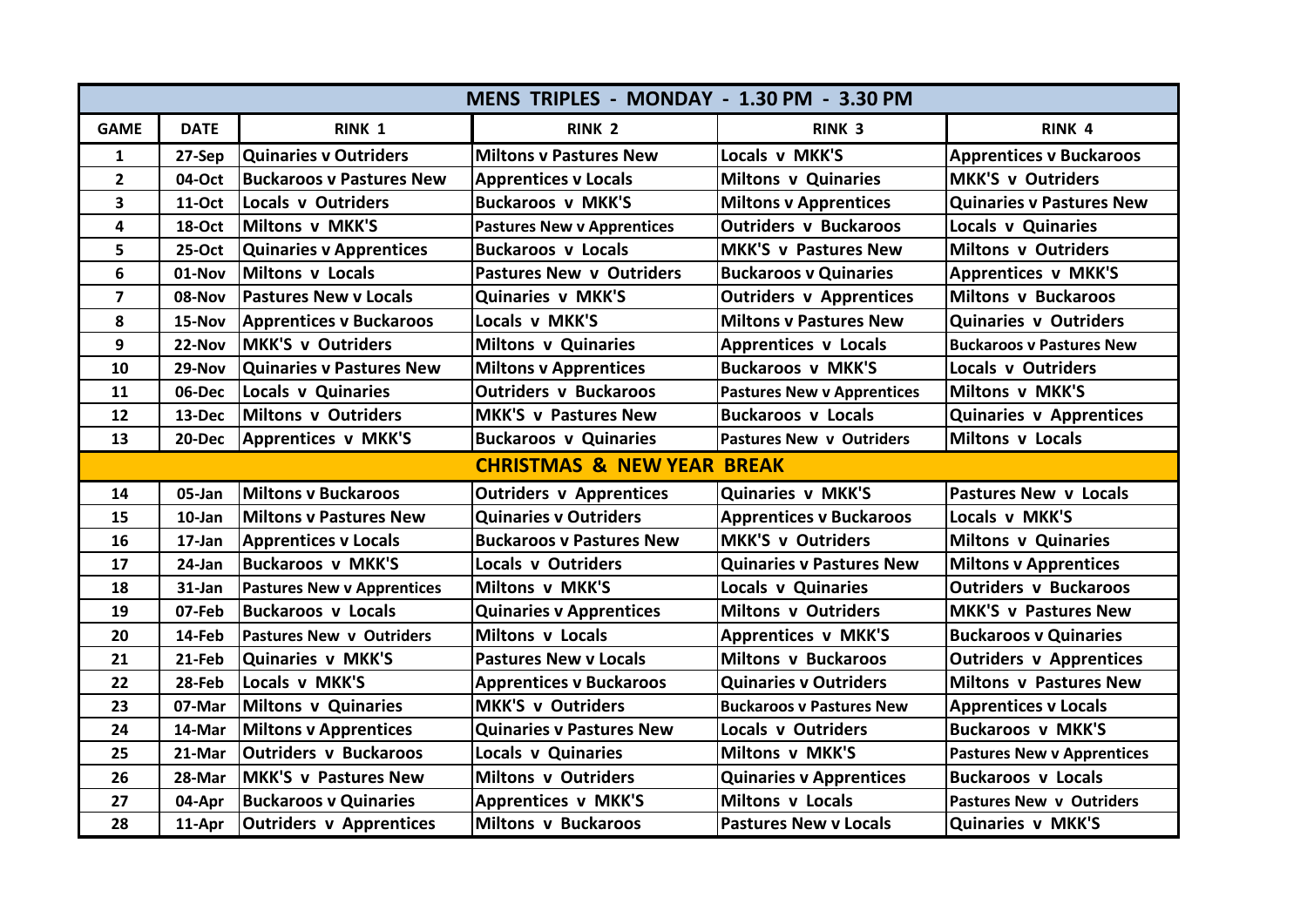| MENS EVENING TRIPLES - MONDAY - 7.00 PM - 9.00 PM |               |                                 |                                 |                                 |                                 |
|---------------------------------------------------|---------------|---------------------------------|---------------------------------|---------------------------------|---------------------------------|
| <b>GAME</b>                                       | <b>DATE</b>   | RINK 1                          | RINK <sub>2</sub>               | <b>RINK 3</b>                   | RINK <sub>4</sub>               |
| $\mathbf{1}$                                      | 04-Oct        | <b>FOUR J'S v MYSTERY</b>       |                                 | <b>GREEN WELLIES v DYNAMO</b>   |                                 |
| $\overline{2}$                                    | <b>11-Oct</b> |                                 | <b>FOUR J'S v GREEN WELLIES</b> |                                 | <b>MYSTERY v DYNAMO</b>         |
| 3                                                 | <b>18-Oct</b> | <b>IMYSTERY v GREEN WELLIES</b> |                                 | <b>FOUR J'S v DYNAMO</b>        |                                 |
| 4                                                 | 25-Oct        |                                 | <b>FOUR J'S V MYSTERY</b>       |                                 | <b>GREEN WELLIES v DYNAMO</b>   |
| 5.                                                | $01-Nov$      | <b>IMYSTERY v DYNAMO</b>        |                                 | <b>FOUR J'S v GREEN WELLIES</b> |                                 |
| 6                                                 | 08-Nov        |                                 | <b>MYSTERY v GREEN WELLIES</b>  |                                 | <b>FOUR J'S v DYNAMO</b>        |
| $\overline{\mathbf{z}}$                           | 15-Nov        | <b>IGREEN WELLIES v DYNAMO</b>  |                                 | <b>FOUR J'S v MYSTERY</b>       |                                 |
| 8                                                 | $22-Nov$      |                                 | <b>IMYSTERY v DYNAMO</b>        |                                 | <b>FOUR J'S v GREEN WELLIES</b> |
| 9                                                 | 29-Nov        | <b>FOUR J'S v DYNAMO</b>        |                                 | <b>MYSTERY v GREEN WELLIES</b>  |                                 |
| 10                                                | 06-Dec        |                                 | <b>GREEN WELLIES v DYNAMO</b>   |                                 | <b>FOUR J'S v MYSTERY</b>       |
| 11                                                | 13-Dec        | <b>FOUR J'S v GREEN WELLIES</b> |                                 | <b>MYSTERY v DYNAMO</b>         |                                 |
| <b>CHRISTMAS &amp; NEW YEAR BREAK</b>             |               |                                 |                                 |                                 |                                 |
| 12                                                | 10-Jan        |                                 | <b>FOUR J'S v DYNAMO</b>        |                                 | <b>MYSTERY v GREEN WELLIES</b>  |
| 13                                                | $17$ -Jan     | <b>IFOUR J'S v MYSTERY</b>      |                                 | <b>GREEN WELLIES v DYNAMO</b>   |                                 |
| 14                                                | 24-Jan        |                                 | <b>FOUR J'S v GREEN WELLIES</b> |                                 | <b>MYSTERY v DYNAMO</b>         |
| 15                                                | 31-Jan        | <b>MYSTERY v GREEN WELLIES</b>  |                                 | <b>FOUR J'S v DYNAMO</b>        |                                 |
| 16                                                | 07-Feb        |                                 | <b>FOUR J'S V MYSTERY</b>       |                                 | <b>GREEN WELLIES v DYNAMO</b>   |
| 17                                                | 14-Feb        | <b>IMYSTERY v DYNAMO</b>        |                                 | <b>FOUR J'S v GREEN WELLIES</b> |                                 |
| 18                                                | 21-Feb        |                                 | <b>MYSTERY v GREEN WELLIES</b>  |                                 | <b>FOUR J'S v DYNAMO</b>        |
| 19                                                | 28-Feb        | <b>GREEN WELLIES v DYNAMO</b>   |                                 | <b>FOUR J'S V MYSTERY</b>       |                                 |
| 20                                                | 07-Mar        |                                 | <b>MYSTERY v DYNAMO</b>         |                                 | <b>FOUR J'S v GREEN WELLIES</b> |
| 21                                                | 14-Mar        | <b>FOUR J'S v DYNAMO</b>        |                                 | <b>MYSTERY v GREEN WELLIES</b>  |                                 |
| 22                                                | 21-Mar        |                                 | <b>GREEN WELLIES v DYNAMO</b>   |                                 | <b>FOUR J'S v MYSTERY</b>       |
| 23                                                | 28-Mar        | <b>FOUR J'S v GREEN WELLIES</b> |                                 | <b>MYSTERY v DYNAMO</b>         |                                 |
| 24                                                | 04-Apr        |                                 | <b>FOUR J'S v DYNAMO</b>        |                                 | <b>MYSTERY v GREEN WELLIES</b>  |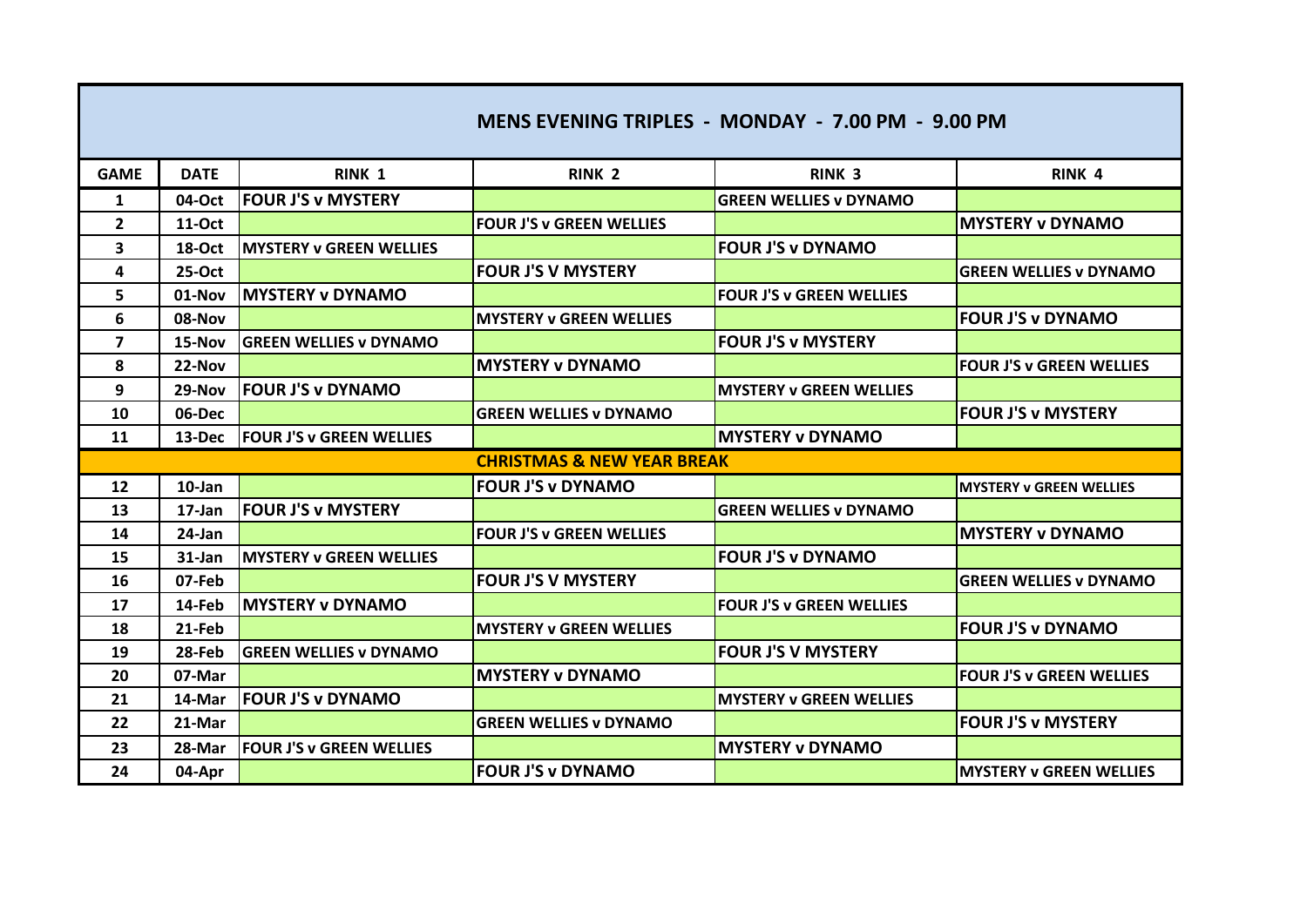| <b>OPEN TRIPLES - TUESDAY - 11.15 AM - 1.15 PM</b> |             |                                |                               |                               |                               |  |
|----------------------------------------------------|-------------|--------------------------------|-------------------------------|-------------------------------|-------------------------------|--|
| <b>GAME</b>                                        | <b>DATE</b> | RINK 1                         | <b>RINK 2</b>                 | <b>RINK 3</b>                 | <b>RINK 4</b>                 |  |
| 1                                                  | 05-Oct      | <b>DESPERATES v ENIGMA</b>     |                               | <b>BUCKAROOS v OUTRIDERS</b>  |                               |  |
| $\mathbf{2}$                                       | 12-Oct      |                                | <b>DESPERATES v BUCKAROOS</b> |                               | <b>ENIGMA v OUTRIDERS</b>     |  |
| 3                                                  | $19-Oct$    | <b>IENIGMA v BUCKAROOS</b>     |                               | <b>DESPERATES v OUTRIDERS</b> |                               |  |
| 4                                                  | 26-Oct      |                                | <b>DESPERATES v ENIGMA</b>    |                               | <b>BUCKAROOS v OUTRIDERS</b>  |  |
| 5                                                  | 02-Nov      | <b>ENIGMA y OUTRIDERS</b>      |                               | <b>DESPERATES v BUCKAROOS</b> |                               |  |
| 6                                                  | 09-Nov      |                                | <b>ENIGMA v BUCKAROOS</b>     |                               | <b>DESPERATES v OUTRIDERS</b> |  |
| 7                                                  | 16-Nov      | <b>BUCKAROOS v OUTRIDERS</b>   |                               | <b>DESPERATES v ENIGMA</b>    |                               |  |
| 8                                                  | $23-Nov$    |                                | <b>ENIGMA y OUTRIDERS</b>     |                               | <b>DESPERATES v BUCKAROOS</b> |  |
| 9                                                  | 30-Nov      | <b>IDESPERATES v OUTRIDERS</b> |                               | <b>ENIGMA v BUCKAROOS</b>     |                               |  |
| 10                                                 | 07-Dec      |                                | <b>BUCKAROOS v OUTRIDERS</b>  |                               | <b>DESPERATES v ENIGMA</b>    |  |
| 11                                                 | 14-Dec      | <b>IDESPERATES v BUCKAROOS</b> |                               | <b>ENIGMA v OUTRIDERS</b>     |                               |  |
| <b>CHRISTMAS &amp; NEW YEAR BREAK</b>              |             |                                |                               |                               |                               |  |
| 12                                                 | 04-Jan      |                                | <b>DESPERATES v OUTRIDERS</b> |                               | <b>ENIGMA v BUCKAROOS</b>     |  |
| 13                                                 | $11$ -Jan   | <b>DESPERATES v ENIGMA</b>     |                               | <b>BUCKAROOS v OUTRIDERS</b>  |                               |  |
| 14                                                 | 18-Jan      |                                | <b>DESPERATES v BUCKAROOS</b> |                               | <b>ENIGMA v OUTRIDERS</b>     |  |
| 15                                                 | $25$ -Jan   | <b>ENIGMA v BUCKAROOS</b>      |                               | <b>DESPERATES v OUTRIDERS</b> |                               |  |
| 16                                                 | 01-Feb      |                                | <b>DESPERATES v ENIGMA</b>    |                               | <b>IBUCKAROOS v OUTRIDERS</b> |  |
| 17                                                 | 08-Feb      | <b>ENIGMA v OUTRIDERS</b>      |                               | <b>DESPERATES v BUCKAROOS</b> |                               |  |
| 18                                                 | 15-Feb      |                                | <b>ENIGMA v BUCKAROOS</b>     |                               | <b>DESPERATES v OUTRIDERS</b> |  |
| 19                                                 | 22-Feb      | <b>BUCKAROOS v OUTRIDERS</b>   |                               | <b>DESPERATES v ENIGMA</b>    |                               |  |
| 20                                                 | 01-Mar      |                                | <b>ENIGMA v OUTRIDERS</b>     |                               | <b>DESPERATES v BUCKAROOS</b> |  |
| 21                                                 | 08-Mar      | <b>IDESPERATES v OUTRIDERS</b> |                               | <b>ENIGMA v BUCKAROOS</b>     |                               |  |
| 22                                                 | 15-Mar      |                                | <b>BUCKAROOS v OUTRIDERS</b>  |                               | <b>DESPERATES v ENIGMA</b>    |  |
| 23                                                 | 22-Mar      | <b>IDESPERATES v BUCKAROOS</b> |                               | <b>ENIGMA y OUTRIDERS</b>     |                               |  |
| 24                                                 | 29-Mar      |                                | <b>DESPERATES v OUTRIDERS</b> |                               | <b>ENIGMA v BUCKAROOS</b>     |  |

<u> 1980 - Andrea Station Andrea Station Andrea Station Andrea Station Andrea Sta</u>